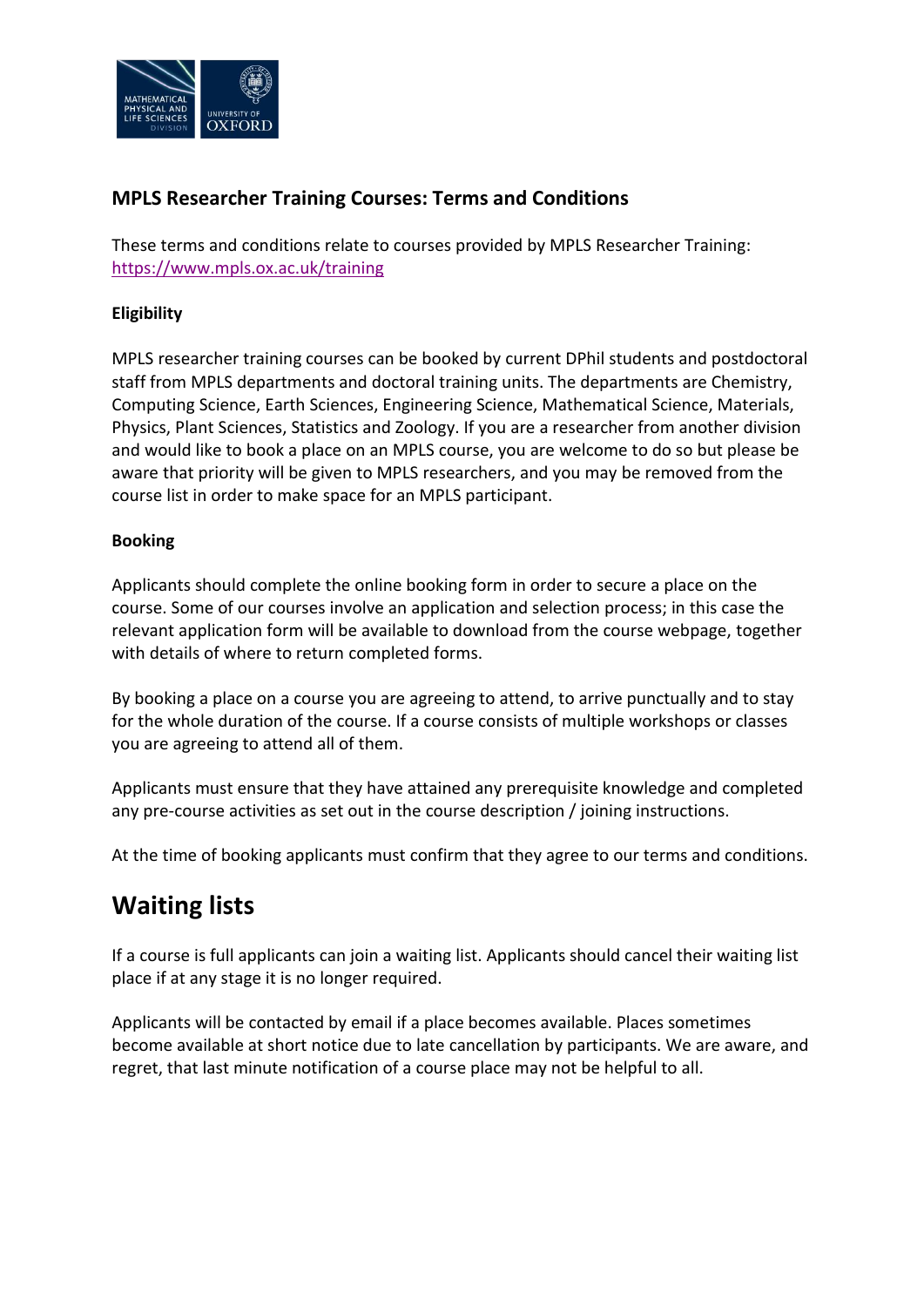

## **Cancellations and Attendance**

If at any stage a participant finds that they cannot attend a course, the course place must be cancelled. Ideally, at least three full working days' notice should be given as this gives another applicant enough notice to attend. Course places must be cancelled online.

Participants should manage their bookings entirely online using thei[r My Dashboard.](http://help.it.ox.ac.uk/courses/booking/mydashboard) The following features are available:

- Check courses you have booked and status of booking (confirmed/waiting list)
- Cancel a booking
- History of course attendance

If you repeatedly register for and then **do not** attend courses without cancelling your place at least three days in advance, then after three such non-attendances you will be barred from registering from further divisional courses and your department will be advised. Regular reports of non-attendance, naming individuals, are sent to departments and closely monitored.

When you attend a course it is your responsibility to record your attendance on the register. This will be used to populate your training record in AccessPlanit.

#### *MPLS are unable to confirm attendance without your signature on the relevant register*.

#### **Arrival**

Participants should arrive 15 minutes prior to the advertised start time. This will ensure you have sufficient time to book in. If a participant arrives late their admittance to the course will be at the course trainer's discretion.

By booking a place on the course and agreeing to the terms and conditions, you are agreeing to attend the course in full.

#### **Accessibility**

MPLS Training aims to make reasonable adjustments, where possible, for anyone with a disability or condition in order for them to access our services.

Please ensure you make us aware of anything you need to enable you to take full part in the course. You will have the opportunity to provide this information for us during the booking process.